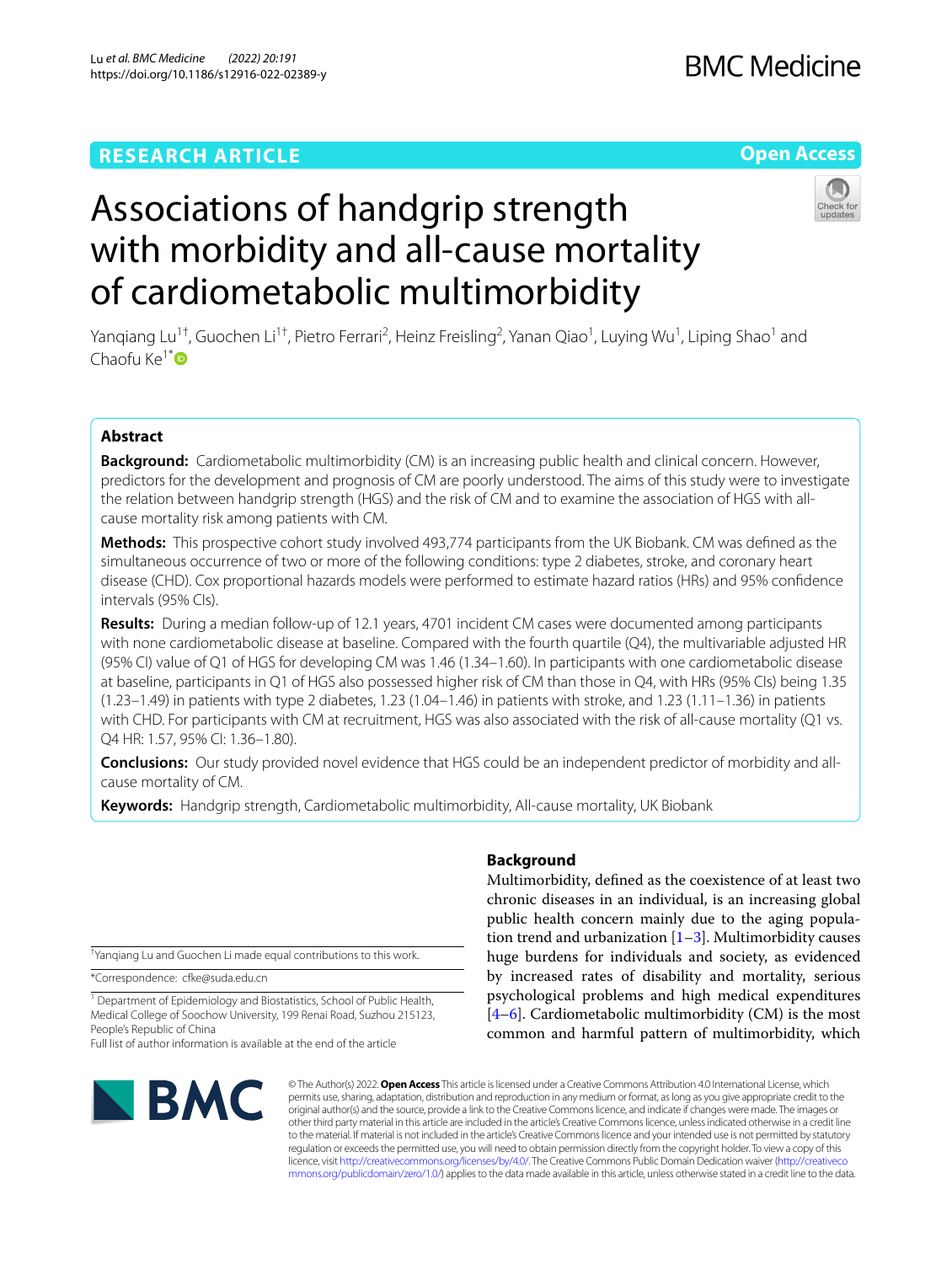refers to simultaneously sufering from more than one of coronary heart disease (CHD), stroke and type 2 diabetes [[4,](#page-8-2) [7](#page-8-4)]. It is reported that the medical history of CM was associated with a reduction in life expectancy of 15 years at the age of 60, which was almost twice as much as that for any single condition [\[4](#page-8-2)]. Furthermore, participants with only one cardiometabolic disease and CM had a 1.4 and 1.9 times higher risk of mental stress than those without cardiometabolic disease, respectively [\[8](#page-8-5)]. In spite of the increasing disease burden and alarming health damage, existing studies mainly focus on individual cardiometabolic diseases, and factors predicting CM are poorly understood.

Handgrip strength (HGS), an expedient and low-budget anthropological indicator, is conventionally considered to be an indicator of muscle strength and related to various adverse health events. Many studies have reported that HGS declines from midlife [[9,](#page-8-6) [10](#page-8-7)] and is highly correlated with new-onset cardiometabolic diseases and early mortality  $[11-14]$  $[11-14]$ . For example, the Prospective Urban Rural Epidemiology (PURE) study holds that HGS was superior to systolic blood pressure in predicting cardiovascular diseases during a four-year follow-up [\[11](#page-8-8)]. A study of middle-aged and elderly people in the USA and China reported that for every 0.05 decrease in the normalized grip strength (defned as grip strength divided by weight), the risk of type 2 diabetes increased by 0.49 times [\[12](#page-8-9)]. Evidence from the Tromsø Study (*n*=6850; adults aged 50–80 years and followed up for 17 years) indicated that weaker HGS was associated with increased risks of allcause mortality and cardiovascular mortality [[10](#page-8-7)]. Previous studies have also assessed the relationship between HGS and cardiometabolic diseases in the UK Biobank [[15–](#page-9-1)[17](#page-9-2)]. Jirapitcha et al. provided evidence that low HGS was associated with a higher risk of incident type 2 diabetes in both men and women [\[15](#page-9-1)]. Claire et al. found that HGS and usual walking pace had an additive efect to improve cardiovascular risk prediction  $[16]$  $[16]$ . The analysis from a genetic risk perspective also demonstrated that the inverse correlation between HGS and CHD existed in different levels of genetic risk  $[17]$  $[17]$ . Therefore, we speculate that HGS may be also an independent predictor for both new-onset CM cases and all-cause mortality events among patients with CM. However, few studies investigated the role of HGS in the whole progression to CM. Moreover, considering the huge reductions in life expectancy among patients with CM, estimating the association of HGS with all-cause mortality in patients with CM would be instructive for implementing tertiary prevention.

To address these limitations, we performed a prospective analysis of population-scale data from the UK Biobank. The objectives of this study are twofold: (1) to examine the association of HGS with the risk of CM in participants with none or only one cardiometabolic disease at recruitment and (2) to investigate the association of HGS with all-cause mortality risk in patients with CM at recruitment. In addition, as sex and age are the most common and important demographic characteristics in epidemiological studies and levels of handgrip strength difer greatly among diferent sexes and age levels [[18,](#page-9-4) [19\]](#page-9-5), subgroup analyses by sex and age groups were performed to evaluate the robustness of the associations. These subgroup analyses by sex and age groups were specifed a priori with the expectation of consistent fndings.

#### **Methods**

#### **Study design and population**

Between March 2006 and July 2010, the UK Biobank recruited>500,000 community-dwelling individuals, aged 37–73 years, from the general population [[20,](#page-9-6) [21](#page-9-7)]. This prospectively nationwide population-based study collected extensive baseline information via questionnaires, physical measurements, and biological sample testing from 22 dedicated assessment centers across the UK [[22,](#page-9-8) [23\]](#page-9-9). Details of the UK Biobank have been reported in previous studies  $[20, 23]$  $[20, 23]$  $[20, 23]$  $[20, 23]$ . The UK Biobank study was approved by the North West Multi-Centre Research Ethics Committee (REC reference: 11/ NW/03820), and all participants gave written informed consent before joining this study.

In the current study, participants who met any of the following criteria at baseline were excluded: (1) withdrawn from the survey, (2) sufered from type 1 diabetes or gestational diabetes at baseline, and (3) had missing data on HGS. Finally, 441,868 individuals having no cardiometabolic disease, 45,312 individuals with 1 cardiometabolic disease, and 6594 individuals with at least 2 cardiometabolic diseases at baseline were included (Fig. [1\)](#page-2-0).

#### **Measurement of HGS**

HGS was assessed using the Jamar J00105 hydraulic hand dynamometer, with each of the dynamometer calibrated before measurement. Participants were seated upright with their elbows at 90° angles so that their forearms were facing forwards and placed on the armrest. Both left and right handgrip strengths were accurately measured through squeezing the dynamometer as strongly as possible for about 3 s. Participants were also asked about their handedness, and the score from their dominant hand was used in analyses. When the participants failed to indicate a dominant hand, the highest score across both hands was selected and used in analyses. Then, we used the combined quartiles (synthesizing quartile standards for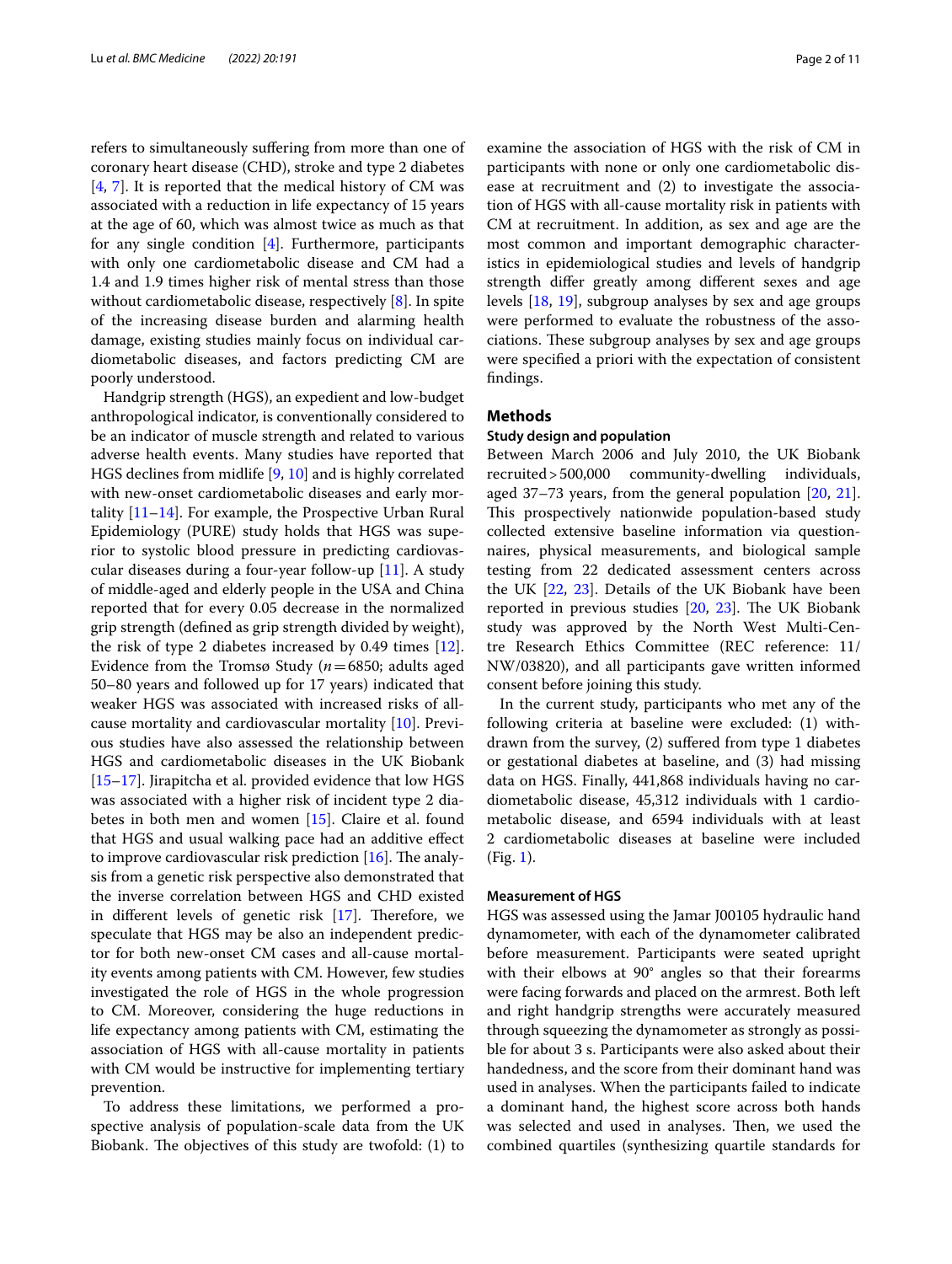

<span id="page-2-0"></span>men and women) for analyses on account of the diferent HGS levels between the two sexes (Additional fle 1: Table S1) [[24\]](#page-9-10).

#### **Follow‑up of cardiometabolic diseases, CM and mortality**

Cardiometabolic diseases were identifed from selfreported medical conditions, primary care, linked inpatient hospital data, and death registry records using the tenth edition of the International Classifcation of Disease (ICD-10) from "frst occurrence felds (Category ID: 1712)" as the criteria for the entire cohort from England, Scotland, Wales, and the national health registrations. Specifc information can be found online [\(https://](https://biobank.ndph.ox.ac.uk/showcase/label.cgi?id=1712) [biobank.ndph.ox.ac.uk/showcase/label.cgi?id](https://biobank.ndph.ox.ac.uk/showcase/label.cgi?id=1712)=1712). In this study, cardiometabolic diseases included type 2 diabetes (E11), stroke (I60-64, I69), and CHD (I20-25), and detailed disease defnitions can be seen in Additional file 1: Table S2. The time of CM onset was determined as the date when the second cardiometabolic

disease was diagnosed. Date of death was received from death certifcates held by the National Health Service (NHS) for participants from England and Wales, and the NHS Central Register (NHSCR), Scotland, for participants from Scotland. At the time of analysis, mortality data were available to 23 March 2021. Further detailed information for the outcomes on the UK Biobank can be found at <http://www.ukbiobank.ac.uk>. The primary outcomes were CM (at least two from type 2 diabetes, CHD, and stroke) and all-cause mortality.

#### **Assessment of covariates**

Covariates included sociodemographic characteristics and lifestyle factors. Sociodemographic covariates included age (continuous), sex (men and women), ethnicity (classifed as White, mixed, Asian/Asian British, Black/Black British, and others), and the Townsend deprivation index. The Townsend deprivation index, derived from the postcode of residence, was used to describe the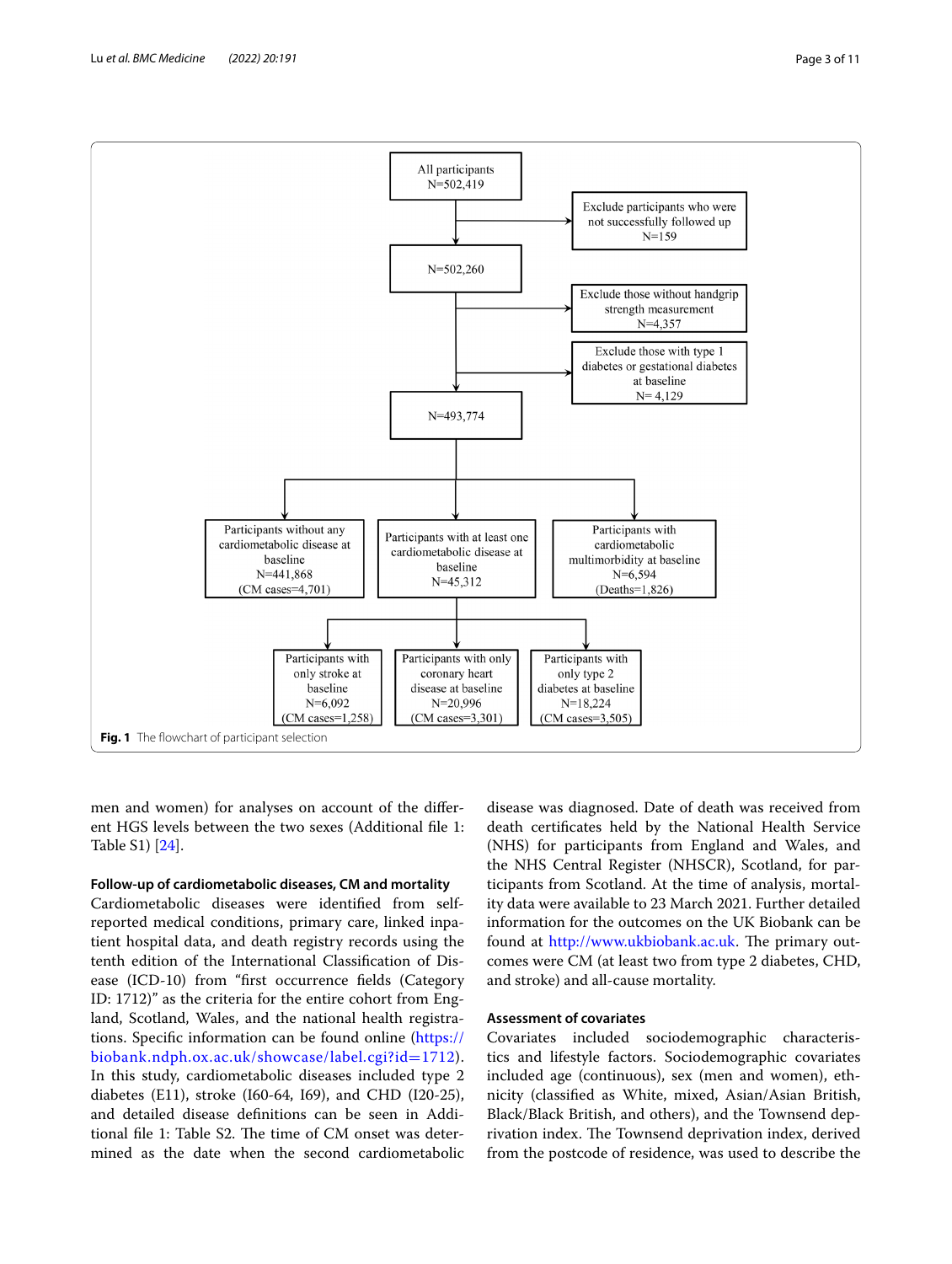area-based socioeconomic status through the quartiles of indices [\[25](#page-9-11)]. Lifestyle covariates were measured by self-report, including smoking status (classifed as never, former and current smoking) and frequency of alcohol intake (divided into never, special occasions only, one to three times a month, once or twice a week, three or four times a week, and daily). Physical activity was assessed with the International Physical Activity Questionnaire (IPAQ) short form  $[26]$ . The volume of physical activity was calculated as the sum of walking, moderate and vigorous activity over the previous week, measured as metabolic equivalents (METs min/week) [\[27\]](#page-9-13). A MET-minute is computed by multiplying the MET score of an activity by the minutes performed. As recommended by IPAQ guidelines, the MET scores were 3.3 for walking, 4.0 for moderate physical activity, and 8.0 for vigorous physical activity. Physical activity was categorized into three groups: low (MET<600 min/week), moderate (600 to 3000 MET), and high  $(MET > 3000)$  [\[26](#page-9-12)]. Hypertension was defned using the combination of the self-reported history of antihypertensive medication use, medical diagnosis records, and clinical measurements of blood pressure (systolic blood pressure (SBP) $\geq$ 130 mmHg or diastolic blood pressure (DBP) $\geq$ 80 mmHg). Furthermore, height and body weight were measured by welltrained nurses during the initial assessment center visit. We calculated body mass index (BMI) as weight (kg) divided by the square of height (m) and divided BMI into four categories according to the recommendations of the World Health Organization (WHO): underweight  $\left($  < 18.5 kg/m<sup>2</sup>), normal weight (18.5 to < 25), overweight (25 to <30), and obesity ( $\geq$ 30). Further details of these

measurements can be found in the online UK Biobank Showcase [\(http://biobank.ndph.ox.ac.uk/showcase\)](http://biobank.ndph.ox.ac.uk/showcase).

#### **Statistical analysis**

For participant baseline characteristics, we described continuous data as mean and SD and calculated the frequencies and percentages for categorical variables.

Follow-up time was from the baseline date to the diagnosis date of the outcomes, date of death, or the censoring date (March 23, 2021), whichever came frst. Kaplan–Meier curves stratifed by HGS quartiles are showed in Additional file 1: Fig. S1. The proportionality of hazards assumption of Cox regression model was tested by Schoenfeld residuals method. Multivariable cubic regression splines were used to evaluate the linearity assumption for the continuous exposure (per 1 SD), and we found no evidence of deviation from linearity.

The associations of HGS (per 1 SD decrease and in quartiles, Q1-Q4) with CM and all-cause mortality were estimated by Cox proportional hazards models. For participants who have none cardiometabolic disease at recruitment  $(N=441,868)$ , we examined the association of HGS with onset CM. The multistate model was performed to evaluate the associations of baseline HGS with risks of all transitions from a "healthy" state to one cardiometabolic disease, then to subsequent CM and ultimately to all-cause mortality (Fig. [2](#page-3-0)). And the multistate model included fve transitions: (A) from baseline to one cardiometabolic disease, (B) from one cardiometabolic disease to CM, (C) from baseline to death, (D) from one cardiometabolic disease to death, and (E) from CM to death. In subsequent analyses, we also examined the

<span id="page-3-0"></span>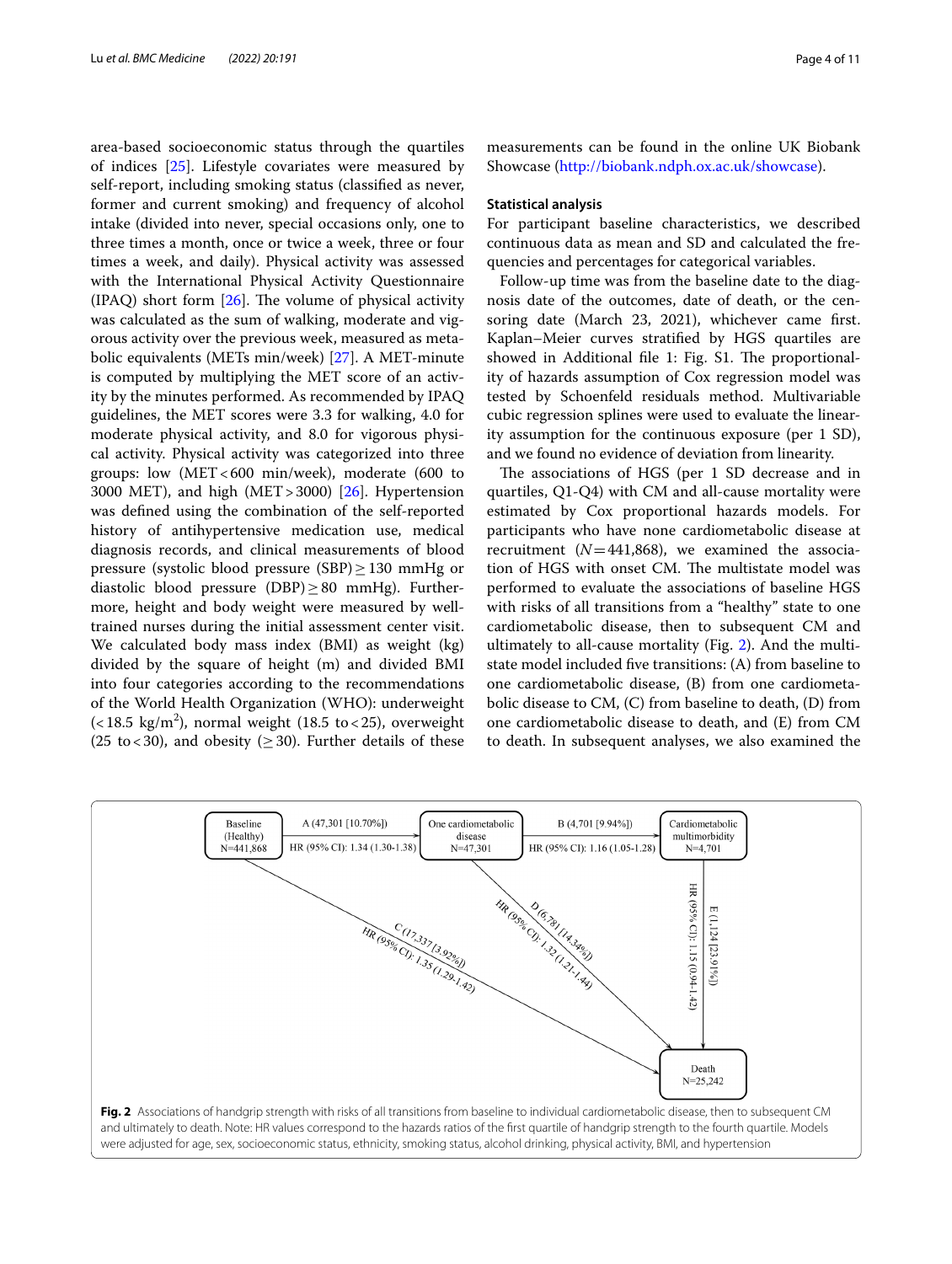risk of CM associated with HGS among individuals with only one cardiometabolic disease (type 2 diabetes, stroke or CHD, *N*=45,312) at baseline. Finally, the risk magnitude of HGS for all-cause mortality was estimated among baseline CM participants (*N*=6594). All results are presented as hazard ratios (HRs) and 95% confdence intervals (CIs).

Multivariable-adjusted models included age, sex, socioeconomic status, ethnicity, smoking status, alcohol drinking, physical activity, BMI, and hypertension. Blood lipids were not included in the adjusted model, since they may be potential mediators that are caused by the exposure and in turn cause the outcome. We used multivariate imputations by chained equations (MICE) based on random forest to fll in the missing values of the covariates [[28\]](#page-9-14). The imputation models used waist circumference, sleep duration, average total household income before tax, forced vital capacity, albumin, and creatinine as the auxiliary variables. We performed 20 iterations and generated 5 datasets to account for the missing data at baseline (Additional fle 1: Tables S3 and S4) and combined the estimates of the 5 datasets according to Rubin's rules [[29\]](#page-9-15). Potential sex, age, or physical activity interactions with HGS were computed by the likelihood ratio test to compare models with and without cross-product interaction terms (Additional fle 1: Table S5). Subgroup analyses by age (<60  $vs. \ge 60$ ), sex (men *vs.* women) and physical activity (low *vs.* moderate *vs.* high) were performed to evaluate the robustness of the findings. The subgroup analyses by physical activity levels were post-hoc analyses following peer-review without a pre-specifed hypothesis.

Furthermore, we conducted a sensitivity analysis by adding a new variable  $=$  entry\_time  $+2$  (years) as the entry time and removing the participants with a followup time less than zero to minimize the potential reverse causation and induction time bias.

All analyses were performed using SAS 9.4 (SAS Institute, Cary, NC, USA) and R software (4.0.5).

#### **Results**

#### **From no cardiometabolic disease at recruitment to CM**

A total of 441,868 participants without any cardiometabolic disease at baseline were included in this stage. Over a median follow-up period of 12.1 years, 4701 (1.06%) participants developed CM. The main characteristics of the participants without any cardiometabolic disease at recruitment are summarized in Table [1](#page-5-0).

As shown in Table [2,](#page-6-0) after multivariable adjustment (model 3), per 1 SD lower HGS was positively associated with the risk of CM (HR: 1.17, 95% CI: 1.14–1.21). Compared with the fourth quartile (Q4), the HR (95% CI) values of Q1 of HGS for developing CM were 1.46 (1.34– 1.60). The multistate model revealed that HGS  $(Q1 \text{ vs.}$ 

Q4) was associated with risks of all transitions from baseline to individual cardiometabolic disease, then to subsequent CM and ultimately to death, except the transition from CM to all-cause mortality (transition E, Fig. [2](#page-3-0) and Additional file 1: Table S6). The multivariable adjusted HR (95% CI) values of HGS were 1.34 (1.30–1.38) for transition A, 1.16 (1.05–1.28) for transition B, 1.35 (1.29– 1.42) for transition C, 1.32 (1.21–1.44) for transition D, and 1.15 (0.94–1.42) for transition E, respectively.

#### **From one cardiometabolic disease at recruitment to CM**

Among 45,312 individuals with one cardiometabolic disease at baseline, 3505 (19.23%) out of 18,224 participants developed CM from type 2 diabetes; 1258 (20.65%) out of 6092 participants had CM from stroke; and 3301 (15.72%) out of 20,996 participants experienced CM from CHD. Baseline characteristics of the study population are presented in Table [1](#page-5-0) by diferent baseline disease conditions. The mean age of the CHD group was older than the other two groups (61.71 years old for CHD *vs.* 60.12 years old for stroke *vs.* 59.62 years old for type 2 diabetes). Likewise, the proportion of men among patients with CHD was the highest (CHD 67.00%; type 2 diabetes 60.32%; stroke 53.81%). However, levels of physical activity, BMI, HDL, SBP, DBP, and triglyceride did not meet this pattern.

For individuals with type 2 diabetes at the time of inclusion, the multivariable adjusted HRs (95% CI) the HGS of Q3-Q1 (Q4 as the reference) were equal to 1.01 (0.91– 1.11), 1.15 (1.05–1.26), and 1.35 (1.23–1.49), respectively (Table [2\)](#page-6-0).

Patients with stroke at baseline were then followed up for CM outcomes. Lower levels of HGS were associated with an increased risk of CM and the HR (95% CI) value of Q1 of HGS for CM was 1.23 (1.04–1.46) after full adjustment when compared to Q4 (Table [2](#page-6-0)).

In the fully adjusted model (model 3), positive associations were observed between low HGS and the risk of new-onset CM in patients with CHD at recruitment. Individuals in Q3-Q1 of HGS had 1.14 (1.03–1.25), 1.15 (1.05–1.27), and 1.23 (1.11–1.36) times the risk of developing CM than those in Q4, respectively (Table [2\)](#page-6-0).

#### **From CM at recruitment to all‑cause mortality**

Among 6594 individuals with CM at baseline, the mean age was  $62.09 \pm 5.84$  years, and 1826 (27.69%) died over a median follow-up period of 11.7 (10.8–12.6) years. Of those, men were more likely than women to experience CM, with 72% of men and 28% of women, and the average HGS values were  $36.39 \pm 9.19$  for men and  $20.90 \pm 6.69$ for women (Table [1](#page-5-0)).

When compared to Q4, the unadjusted HR (95% CI) of Q1 of HGS for all-cause mortality (model 1) was 1.87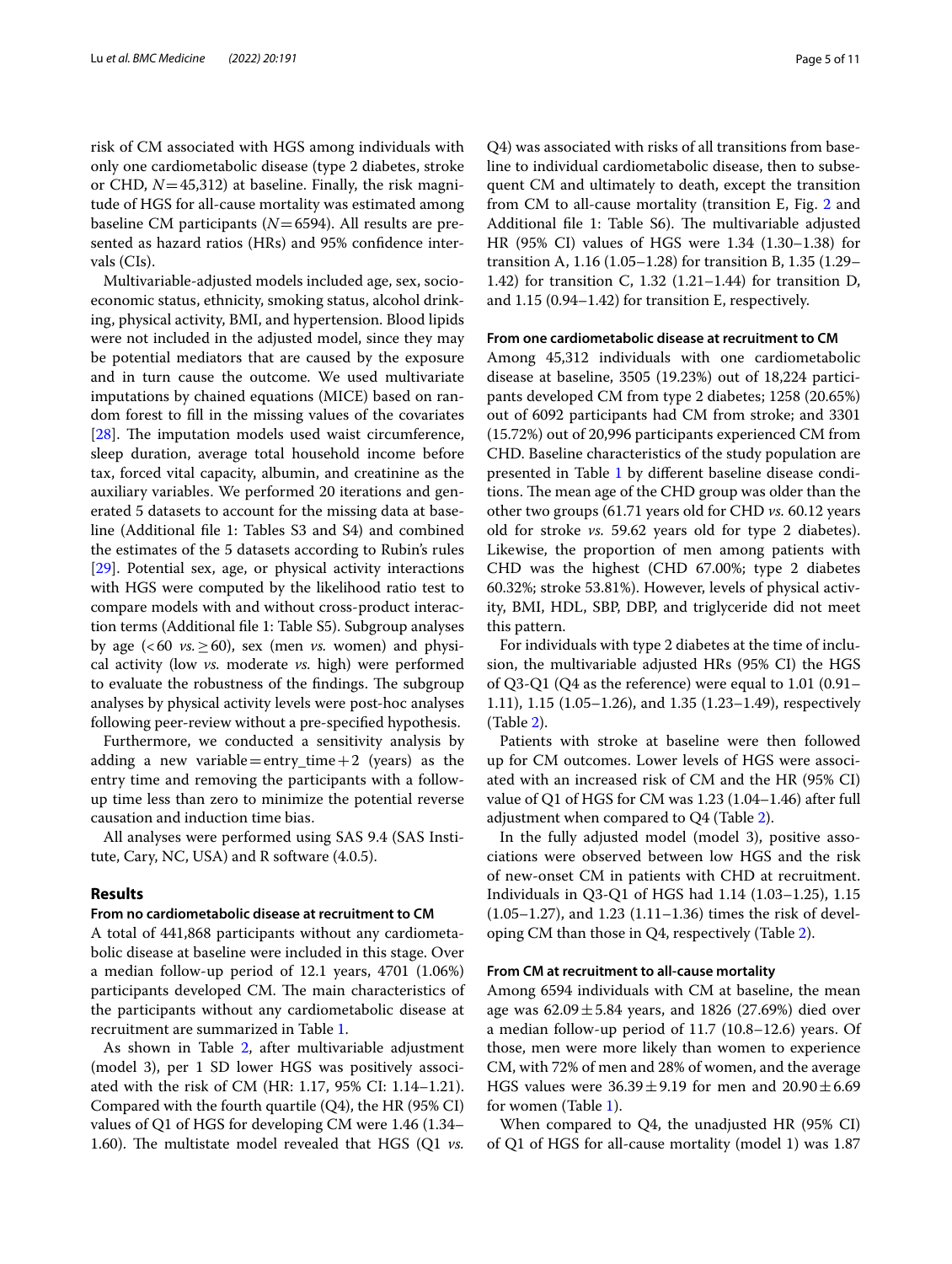<span id="page-5-0"></span>

|                               | <b>Without any</b><br>cardiometabolic disease<br>$(N = 441, 868)$ | With type 2 diabetes<br>alone ( $N = 18,224$ ) | With stroke<br>alone<br>$(N = 6092)$ | With CHD alone<br>$(N=20,996)$ | With CM ( $N = 6594$ ) |
|-------------------------------|-------------------------------------------------------------------|------------------------------------------------|--------------------------------------|--------------------------------|------------------------|
| Male (%)                      | 192,269 (43.51)                                                   | 10,992 (60.32)                                 | 3278 (53.81)                         | 14,068 (67.00)                 | 4758 (72.16)           |
| Age (years)                   | 56.03 (8.10)                                                      | 59.62 (6.99)                                   | 60.12 (7.05)                         | 61.71 (6.18)                   | 62.09 (5.84)           |
| Ethnic (%)                    |                                                                   |                                                |                                      |                                |                        |
| White                         | 418,046 (94.61)                                                   | 15,615 (85.68)                                 | 5853 (96.08)                         | 19,923 (94.89)                 | 5879 (89.16)           |
| Mixed                         | 2623 (0.59)                                                       | 128 (0.70)                                     | 21(0.34)                             | 79 (0.38)                      | 39 (0.59)              |
| Asian or Asian British        | 7361 (1.67)                                                       | 1197 (6.57)                                    | 70(1.15)                             | 490 (2.33)                     | 378 (5.73)             |
| <b>Black or Black British</b> | 6642 (1.50)                                                       | 700 (3.84)                                     | 91 (1.49)                            | 221 (1.05)                     | 136 (2.06)             |
| Other                         | 5199 (1.18)                                                       | 423 (2.32)                                     | 32 (0.53)                            | 176 (0.84)                     | 111 (1.68)             |
| "Do not know" or missing      | 1997 (0.45)                                                       | 161 (0.88)                                     | 25 (0.41)                            | 107(0.51)                      | 51 (0.77)              |
| Townsend score                | $-1.39(3.04)$                                                     | $-0.49(3.41)$                                  | $-0.82(3.31)$                        | $-0.81(3.32)$                  | $-0.01(3.54)$          |
| Smoking (%)                   |                                                                   |                                                |                                      |                                |                        |
| Never smoked                  | 247,314 (55.97)                                                   | 8598 (47.18)                                   | 2689 (44.14)                         | 8283 (39.45)                   | 2215 (33.59)           |
| Previous smoker               | 146,932 (33.25)                                                   | 7520 (41.26)                                   | 2444 (40.12)                         | 10,015 (47.70)                 | 3376 (51.20)           |
| Current smoker                | 45,595 (10.32)                                                    | 1917 (10.52)                                   | 915 (15.02)                          | 2530 (12.05)                   | 930 (14.10)            |
| "Do not know" or missing      | 2027 (0.46)                                                       | 189 (1.04)                                     | 44 (0.72)                            | 168 (0.80)                     | 73 (1.11)              |
| Drinking (%)                  |                                                                   |                                                |                                      |                                |                        |
| Daily or almost daily         | 91,273 (20.66)                                                    | 2637 (14.47)                                   | 1237 (20.31)                         | 4282 (20.39)                   | 1007 (15.27)           |
| Three or four times a week    | 104,627 (23.68)                                                   | 2802 (15.38)                                   | 1118 (18.35)                         | 4461 (21.25)                   | 978 (14.83)            |
| Once or twice a week          | 115,042 (26.04)                                                   | 4201 (23.05)                                   | 1506 (24.72)                         | 5130 (24.43)                   | 1477 (22.40)           |
| One to three times a month    | 49,190 (11.13)                                                    | 2248 (12.34)                                   | 676 (11.10)                          | 2101 (10.01)                   | 734 (11.13)            |
| Special occasions only        | 48,575 (10.99)                                                    | 3430 (18.82)                                   | 817 (13.41)                          | 2695 (12.84)                   | 1171 (17.76)           |
| Never                         | 32,269 (7.30)                                                     | 2817 (15.46)                                   | 720 (11.82)                          | 2268 (10.80)                   | 1199 (18.18)           |
| "Do not know" or missing      | 892 (0.20)                                                        | 89 (0.49)                                      | 18 (0.30)                            | 59 (0.28)                      | 28 (0.42)              |
| Physical activity (%)         |                                                                   |                                                |                                      |                                |                        |
| Low                           | 64,171 (14.52)                                                    | 3688 (20.24)                                   | 1036 (17.01)                         | 3441 (16.39)                   | 1577 (23.92)           |
| Moderate                      | 181,083 (40.98)                                                   | 6816 (37.40)                                   | 2218 (36.41)                         | 7864 (37.45)                   | 2189 (33.20)           |
| High                          | 110,769 (25.07)                                                   | 3565 (19.56)                                   | 1374 (22.55)                         | 5018 (23.90)                   | 1216 (18.44)           |
| "Do not know" or missing      | 85,845 (19.43)                                                    | 4155 (22.80)                                   | 1464 (24.03)                         | 4673 (22.26)                   | 1612 (24.45)           |
| BMI ( $kg/m2$ )               | 27.11 (4.60)                                                      | 31.53 (5.89)                                   | 28.10 (4.77)                         | 28.83 (4.77)                   | 31.34 (5.64)           |
| HGS (Male, kg)                | 42.22 (8.91)                                                      | 38.60 (9.25)                                   | 38.80 (9.13)                         | 39.27 (8.69)                   | 36.39 (9.19)           |
| HGS (Female, kg)              | 25.28 (6.35)                                                      | 22.88 (6.57)                                   | 22.82 (6.67)                         | 22.22 (6.39)                   | 20.90 (6.69)           |
| SBP (mmHq)                    | 137.53 (18.66)                                                    | 141.80 (16.95)                                 | 140.01 (18.64)                       | 138.46 (18.69)                 | 139.24 (18.74)         |
| DBP (mmHg)                    | 82.37 (10.11)                                                     | 82.49 (9.37)                                   | 82.59 (10.05)                        | 79.74 (10.22)                  | 79.04 (10.36)          |
| HDL (mmol/L)                  | 1.47(0.38)                                                        | 1.20(0.31)                                     | 1.39(0.37)                           | 1.27(0.34)                     | 1.14(0.31)             |
| LDL (mmol/L)                  | 3.65 (0.83)                                                       | 2.75(0.78)                                     | 3.05(0.88)                           | 2.90(0.82)                     | 2.64(0.74)             |
| Triglycerides (mmol/L)        | 1.72(1.01)                                                        | 2.14(1.20)                                     | 1.73(0.99)                           | 1.86(1.03)                     | 2.21(1.28)             |

Data were presented as frequency (%) or mean (standard deviation).

*Abbreviations*: *CHD* coronary heart disease, *CM* cardiometabolic multimorbidity, *BMI* body mass index, *HGS* handgrip strength, *HDL* high-density lipoprotein, *LDL* lowdensity lipoprotein, *SBP* systolic blood pressure, *DBP* diastolic blood pressure

(95% CI: 1.64 to 2.14). This association was slightly attenuated, but remained after full adjustment (HR: 1.57, 95% CI: 1.36–1.80; Table [3](#page-6-1)).

#### **Subgroup and sensitivity analyses**

In the subgroup analyses by age ( $<60$  *vs.* $\geq$  60), sex (men *vs.* women), and physical activity (low *vs.* moderate *vs.* high), low HGS still possessed a high risk of CM among participants with none or only one cardiometabolic disease (Additional fle 1: Figs. S2-S7), with several exceptions among patients with stroke (e.g., in the group of age under 60 years). Meanwhile, associations of HGS with all-cause mortality among patients with CM persisted in nearly all sub-groups (Additional fle 1: Figs. S8-S10).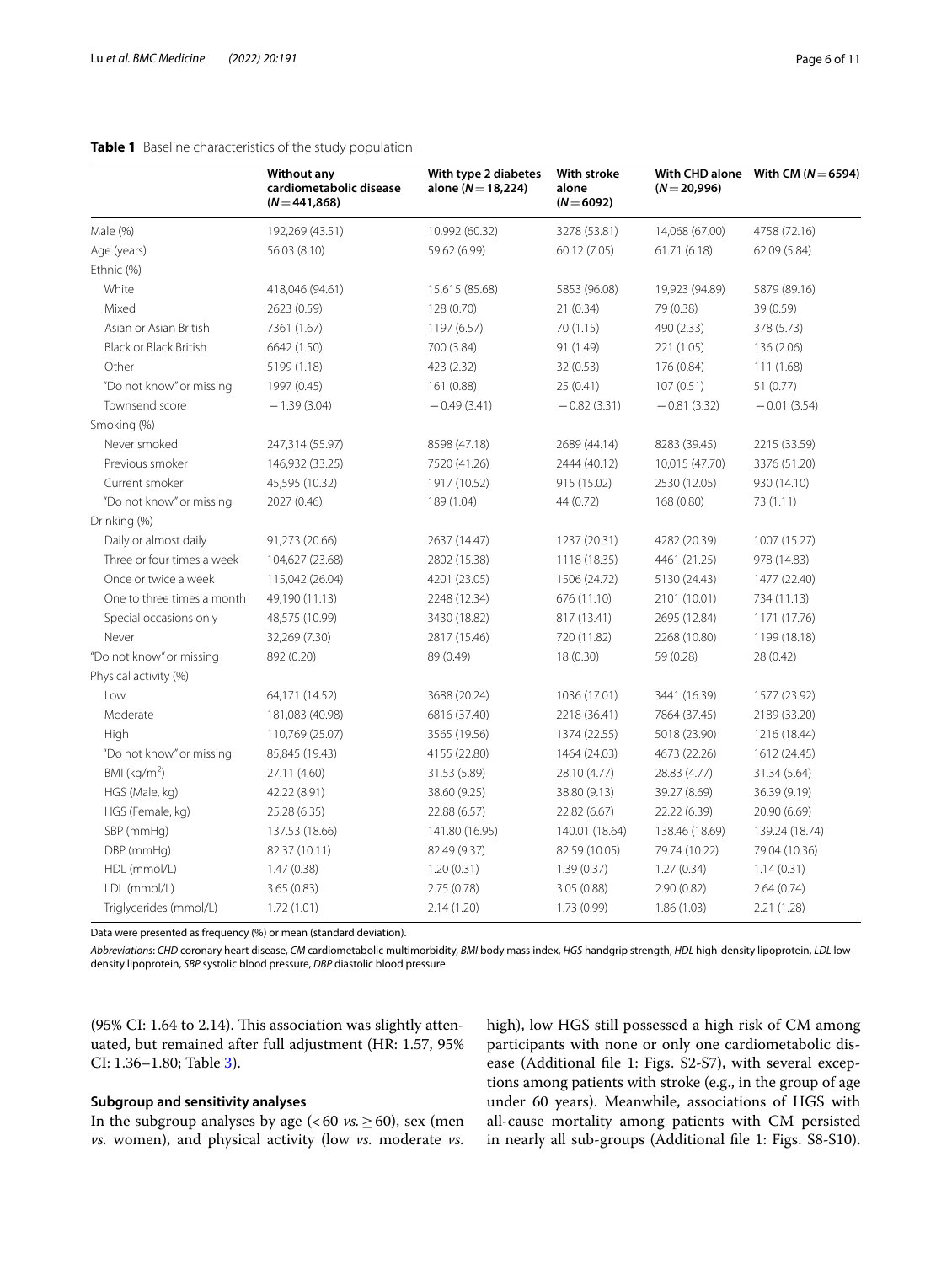<span id="page-6-0"></span>**Table 2** Associations of handgrip strength with the risk of cardiometabolic multimorbidity

|                                                                                         | Unadjusted model                                                                                        |          | <b>Adjusted model</b>                      |                  |  |  |  |  |
|-----------------------------------------------------------------------------------------|---------------------------------------------------------------------------------------------------------|----------|--------------------------------------------|------------------|--|--|--|--|
|                                                                                         | HR (95% CI)                                                                                             | P        | HR (95% CI)                                | P                |  |  |  |  |
|                                                                                         | Participants without any cardiometabolic disease at baseline<br>(Participants=441,868 / CM cases=4,701) |          |                                            |                  |  |  |  |  |
| Q4 (highest)                                                                            | 1 (reference)                                                                                           |          | 1 (reference)                              |                  |  |  |  |  |
| O <sub>3</sub>                                                                          | $1.32(1.21 - 1.45)$                                                                                     | < 0.0001 | $1.08(0.99 - 1.19)$                        | 0.0943           |  |  |  |  |
| O <sub>2</sub>                                                                          | $1.70(1.56 - 1.86)$                                                                                     | < 0.0001 | $1.23(1.13 - 1.34)$                        | < 0.0001         |  |  |  |  |
| Q1 (lowest)                                                                             | $2.41(2.22 - 2.62)$                                                                                     |          | $< 0.0001$ 1.46 (1.34-1.60)                | < 0.0001         |  |  |  |  |
| Continuous<br>variable <sup>a</sup>                                                     | $1.21(1.18 - 1.24)$                                                                                     |          | $< 0.0001$ 1.17 (1.14-1.21)                | < 0.0001         |  |  |  |  |
| Participants with type 2 diabetes at baseline (Participants=18,224<br>/ CM cases=3,505) |                                                                                                         |          |                                            |                  |  |  |  |  |
| Q4 (highest)                                                                            | 1 (reference)                                                                                           |          | 1 (reference)                              |                  |  |  |  |  |
| O3                                                                                      | $1.06(0.96 - 1.17)$                                                                                     |          | $0.2774$ 1.01 (0.91-1.11)                  | 0.8936           |  |  |  |  |
| O <sub>2</sub>                                                                          | $1.38(1.26 - 1.51)$                                                                                     |          | $< 0.0001$ 1.15 (1.05-1.26)                | 0.0039           |  |  |  |  |
| Q1 (lowest)                                                                             | $1.71(1.56 - 1.88)$                                                                                     |          | $< 0.0001$ 1.35 (1.23-1.49)                | < 0.0001         |  |  |  |  |
| Continuous<br>variable                                                                  | $1.14(1.10 - 1.17)$                                                                                     |          | $< 0.0001$ 1.13 (1.09-1.17)                | < 0.0001         |  |  |  |  |
|                                                                                         | Participants with stroke at baseline (Participants=6,092 / CM                                           |          |                                            |                  |  |  |  |  |
| cases=1,258)                                                                            |                                                                                                         |          |                                            |                  |  |  |  |  |
| Q4 (highest)                                                                            | 1 (reference)<br>$1.02(0.87 - 1.20)$                                                                    |          | 1 (reference)<br>$0.7725$ 0.97 (0.82-1.13) |                  |  |  |  |  |
| Q <sub>3</sub>                                                                          |                                                                                                         |          |                                            | 0.6687           |  |  |  |  |
| Ο2                                                                                      | $1.24(1.06 - 1.45)$                                                                                     |          | $0.0068$ 1.06 (0.90-1.24)                  | 0.4766           |  |  |  |  |
| Q1 (lowest)<br>Continuous                                                               | $1.53(1.30 - 1.80)$                                                                                     |          | $< 0.0001$ 1.23 (1.04-1.46)                | 0.0159<br>0.0021 |  |  |  |  |
| variable                                                                                | $1.08(1.02 - 1.13)$                                                                                     |          | $< 0.0001$ 1.10 (1.03-1.16)                |                  |  |  |  |  |
| cases=3,301)                                                                            | Participants with CHD at baseline (Participants=20,996 / CM                                             |          |                                            |                  |  |  |  |  |
| Q4 (highest)                                                                            | 1 (reference)                                                                                           |          | 1 (reference)                              |                  |  |  |  |  |
| O3                                                                                      | $1.16(1.05 - 1.28)$                                                                                     |          | $0.0025$ 1.14 (1.03-1.25)                  | 0.0110           |  |  |  |  |
| O <sub>2</sub>                                                                          | $1.24(1.13 - 1.37)$                                                                                     | < 0.0001 | $1.15(1.05 - 1.27)$                        | 0.0045           |  |  |  |  |
| Q1 (lowest)                                                                             | 1.42 (1.29-1.57)                                                                                        | < 0.0001 | $1.23(1.11 - 1.36)$                        | < 0.0001         |  |  |  |  |
| Continuous<br>variable                                                                  | $1.08(1.04 - 1.11)$                                                                                     | < 0.0001 | $1.09(1.05 - 1.13)$                        | < 0.0001         |  |  |  |  |

Adjusted model was adjusted for age, sex, socioeconomic status, ethnicity, smoking status, alcohol drinking, physical activity, BMI and hypertension

<sup>a</sup> Continuous variable was represented by per standard deviation (SD) decrease of handgrip strength

*Abbreviations*: *HR* hazard ratio, *CI* confdence interval, *Q1* the frst quartile, *Q2* the second quartile, *Q3* the third quartile, *Q4* the last quartile, *CHD* coronary heart disease, *CM* cardiometabolic multimorbidity

In addition, we also observed a similar pattern of results in the sensitivity analyses for HGS after adding a new variable = entry\_time  $+2$  (years) as the entry time (Additional fle 1: Tables S7 and S8).

#### **Discussion**

We examined the associations of HGS with morbidity and all-cause mortality of CM in a large national sample of UK adults. Our results revealed that lower HGS in <span id="page-6-1"></span>**Table 3** Association of handgrip strength with the risk of allcause mortality among 6594 patients with cardiometabolic multimorbidity

|                                     | Unadjusted model    |   | <b>Adjusted model</b>       |          |  |
|-------------------------------------|---------------------|---|-----------------------------|----------|--|
|                                     | <b>HR (95% CI)</b>  | Р | HR (95% CI)                 | P        |  |
| Q4 (highest)                        | 1 (reference)       |   | 1 (reference)               |          |  |
| Q <sub>3</sub>                      | $1.31(1.15 - 1.49)$ |   | $< 0.0001$ 1.19 (1.05-1.36) | 0.0088   |  |
| O <sub>2</sub>                      | 1.47 (1.28-1.68)    |   | $< 0.0001$ 1.21 (1.05-1.39) | 0.0072   |  |
| Q1 (lowest)                         | $1.87(1.64 - 2.14)$ |   | $< 0.0001$ 1.57 (1.36-1.80) | < 0.0001 |  |
| Continuous<br>variable <sup>a</sup> | $1.12(1.08 - 1.17)$ |   | $< 0.0001$ 1.15 (1.10-1.21) | < 0.0001 |  |

Adjusted model was adjusted for age, sex, socioeconomic status, ethnicity, smoking status, alcohol drinking, physical activity, BMI, and hypertension

<sup>a</sup> Continuous variable was represented by per standard deviation (SD) decrease of handgrip strength

*Abbreviations*: *HR* hazard ratio, *CI* confdence interval, *Q1* the frst quartile, *Q2* the second quartile, *Q3* the third quartile, *Q4* the last quartile

individuals with none or a single cardiometabolic disease at baseline was positively associated with the risk of CM. In addition, a lower HGS was positively associated with all-cause mortality in people who experienced CM.

The current study extended previous studies by reporting a novel fnding that lower HGS among participants free of any cardiometabolic disease was associated with a higher risk of CM. Many previous studies have found inverse correlations of HGS with risks of cardiovascular disease and type 2 diabetes [[18,](#page-9-4) [30](#page-9-16)[–33](#page-9-17)], and muscle strengthening exercise for improving physical ftness, which is correlated with HGS, has been considered as a cost-efective prevention strategy for cardiovascular disease and type 2 diabetes [\[34–](#page-9-18)[36\]](#page-9-19). Using data from the UK Biobank, Carlos et al. reported a negative dose–response relationship between HGS and the risk of cardiovascular disease, and the HRs (95% CIs) were 1.15 (1.13–1.17) increased for women and 1.11 (1.10–1.12) increased for men per 5 kg lower HGS, respectively [\[18](#page-9-4)]. A systematic review and meta-analysis conducted on 177,826 participants demonstrated that the relative risk (RR) of developing type 2 diabetes in the top tertile of HGS was decreased by 27% (16–37%), in comparison with the bottom tertile [[37\]](#page-9-20). In the current study, we observed not only the individual associations of HGS on cardiovascular disease and type 2 diabetes, but also an association of HGS with CM. Given this fnding, screening and monitoring for CM may be instructive among "healthy" people with low HGS.

Our fnding of the inverse correlation between HGS and new-onset CM in participants with preexisting type 2 diabetes was also in agreement with previous research [[31,](#page-9-21) [38](#page-9-22), [39\]](#page-9-23). Carlos et al. reported that compared with the highest tertile of HGS in patients with type 2 diabetes,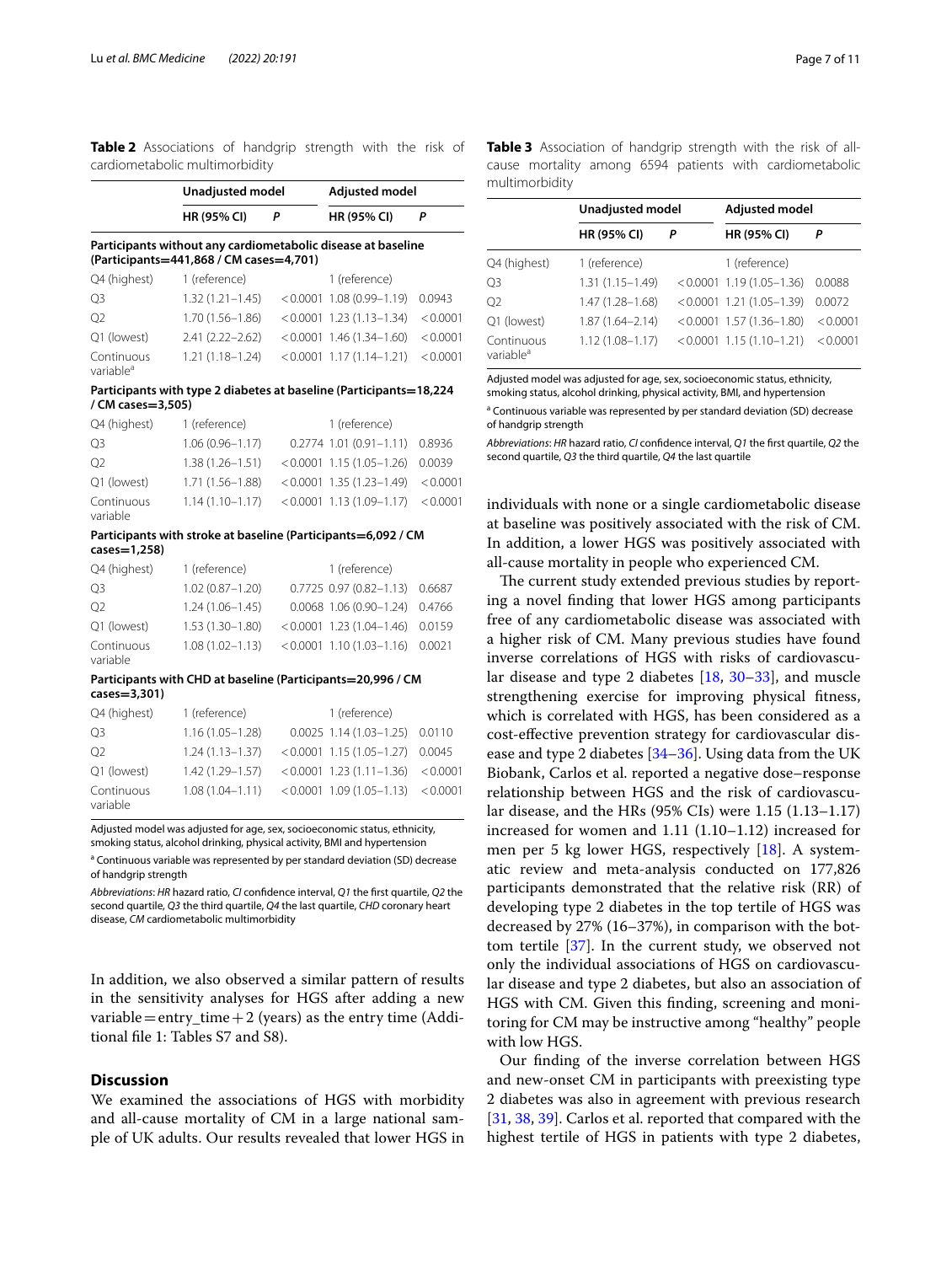the HR (95% CI) value of the lowest tertile for new-onset cardiovascular disease was 1.87 (1.43–2.46) [[38\]](#page-9-22). Similarly, a retrospective clinical cohort study in Japan also demonstrated that HGS had an inverse association with the occurrence of cardiovascular disease in patients with type 2 diabetes at baseline [[31](#page-9-21)]. However, when the sexstratifed analysis in this study was performed, the association disappeared in both men and women, probably due to the relatively small sample sizes or short follow-up periods. Our prospective analyses of the UK Biobank also provide evidence for the association of HGS with newonset cardiovascular disease in patients with diabetes.

Remarkably, as far as our information goes, the associations of HGS with the process of developing new-onset type 2 diabetes in patients with stroke or CHD has not been validated. However, the Emerging Risk Factors Collaboration indicated when compared to healthy individuals that the HR for all-cause mortality was about twice in participants with either stroke or myocardial infarction, whereas the risk was almost 4 times in participants with any two of stroke, type 2 diabetes and myocardial infarction  $[4]$  $[4]$ . Therefore, our findings suggest that HGS could be an efective and practical indicator to monitor for CM not only in patients with type 2 diabetes but also in patients with stroke or CHD. Screening and interfering in patients who have low HGS with one cardiometabolic disease could be also important to prevent the development of CM.

To our knowledge, prior studies mainly focused on the predictive value of HGS on all-cause mortality among participants with none or one single cardiometabolic disease [\[11](#page-8-8), [32,](#page-9-24) [38,](#page-9-22) [40](#page-9-25), [41\]](#page-9-26). Nevertheless, previous studies have already demonstrated that individuals with CM shared a shorter life expectancy than those with a single cardiometabolic disease  $[4, 42]$  $[4, 42]$  $[4, 42]$ . Giving that HGS was demonstrated to be an independent predictor of all-cause mortality among patients with CM in our study, interfering in patients with low HGS who already experienced CM might be useful to prevent subsequent mortality.

The underlying mechanisms for the associations of HGS with CM have not been fully elucidated but may be explained from several aspects. First, low HGS is closely related to an early onset of obesity, and obesity increases the risk of dyslipidemia and systemic infammation, which may be a common route for the development of diabetes, vascular diseases, and their serious complications [\[43](#page-9-28), [44\]](#page-9-29). Second, HGS is closely linked with undesirable cardiometabolic markers, such as glycosylated hemoglobin (HbA1c) and uric acid (UA) [\[45](#page-9-30), [46\]](#page-9-31). In addition to facilitating the diagnosis of diabetes, HbA1c is also used to explain the occurrence of CHD and ischemic stroke in many areas [\[47](#page-9-32)]. Many epidemiological studies also showed that there was an association between elevated serum UA levels and cardiovascular disease.

Intermediate processes may include the production of excessive UA, leading to increased oxidative stress, vasoconstriction, and vascular smooth muscle cell proliferation  $[48, 49]$  $[48, 49]$  $[48, 49]$  $[48, 49]$ . Third, a variety of myokines secreted during skeletal muscle exercise also have the efect of regulating the body's metabolism. For example, functional defciency of IL-6 may lead to atherosclerotic lipid conditions and insulin resistance [\[50](#page-9-35), [51\]](#page-10-0).

Benefting from the large sample size and long follow-up periods of the UK Biobank, we were able to investigate the role of baseline HGS in the whole progression to CM more thoroughly. Our study is the frst to survey the relationship between baseline HGS and future CM among participants free of cardiometabolic diseases or those with stroke or CHD at recruitment. In addition, this study adds new knowledge that HGS could serve as an independent predictor of all-cause mortality among patients with CM at recruitment. However, we must be aware of some limitations in our study as well. First, as a population-based cohort study, the UK Biobank is not fully representative of the general population. However, a recent study has found the risk factor associations derived from the UK Biobank are basically in line with other representative cohorts [[52](#page-10-1)]. Second, although several common potential confounders associated with cardiovascular disease and diabetes had been adjusted at baseline, there might be other confounding factors that would afect the outcomes. Third, the survival bias may exist in this study since individuals with lower HGS are more likely to have died before the recruitment [[11,](#page-8-8) [18,](#page-9-4) [53\]](#page-10-2), and the failure to include these individuals could result in the underestimation for the associations. Fourth, the HGS measurement may be more afected in patients with stroke as compared to others, as long-term disability is the most frequent complication after stroke [[54\]](#page-10-3). Fifth, subgroup analyses stratifed by physical activity levels were post-hoc analyses which are less credible than pre-specifed subgroup analyses [\[55](#page-10-4)]. Sixth, the reverse association of HGS with the risk of CM from individuals with stroke at baseline was observed in the group of age  $<$  60. The current findings also warrant further validation in patients with stroke with larger sample sizes. Last, although some studies suggested that using this approach of defning outcomes by ICD-10 codes might slightly underestimate the cases of common diseases, it has the advantage of being more in line with the actual health care system [[56,](#page-10-5) [57\]](#page-10-6).

#### **Conclusions**

In conclusion, this current study revealed an inverse relationship between HGS and new-onset CM in a large population-based cohort. Moreover, low HGS was also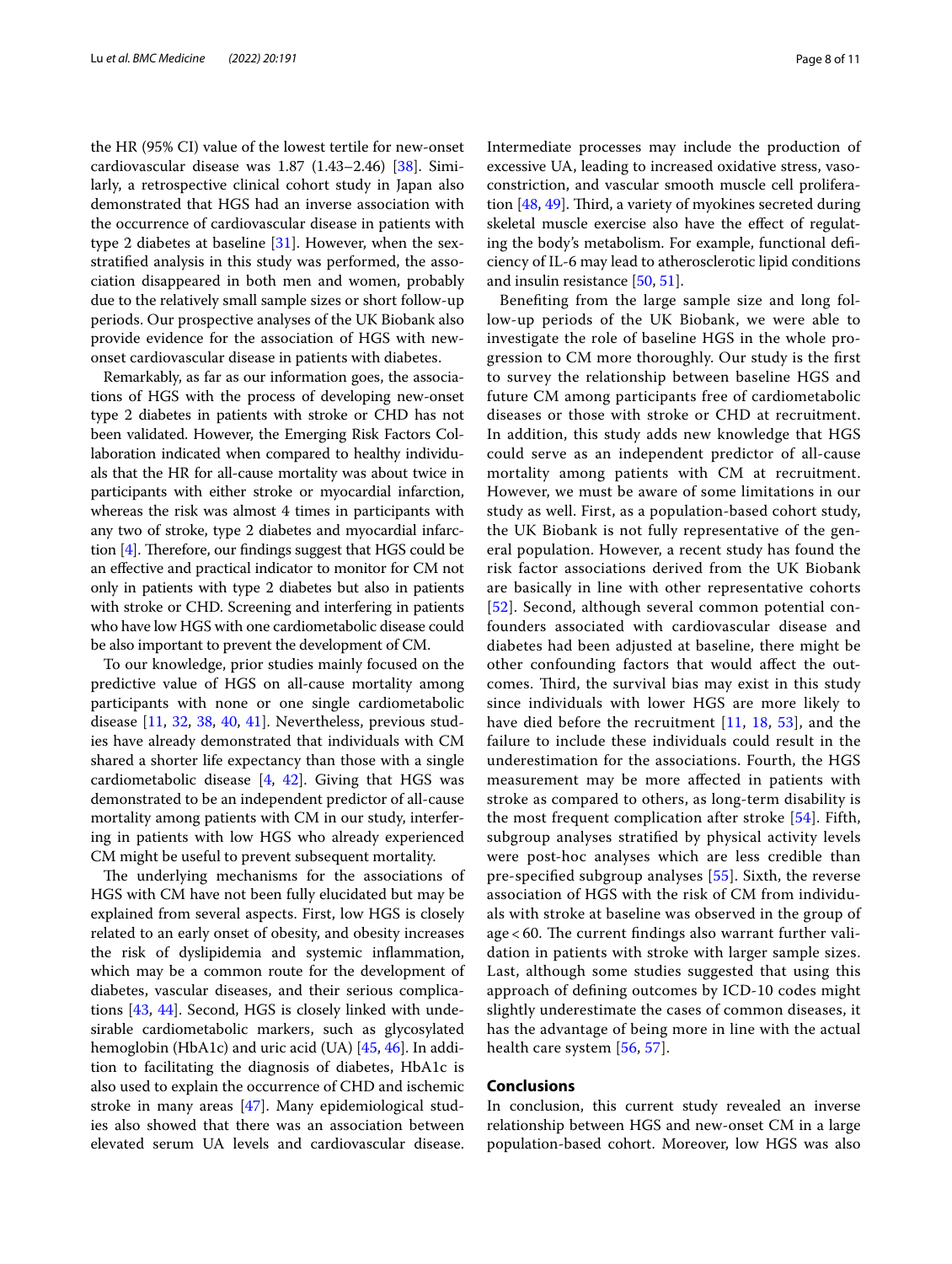associated with a high risk of all-cause mortality among patients with CM. In view of the severe consequences of CM, our study may have far-reaching signifcance in public health and clinical settings. The findings highlight that HGS may be a modifable predictive factor in the development and progression of CM. Future studies are needed to validate whether it is instructive to screen high-risk individuals through HGS and conduct indicated intervention to improve physical ftness in healthy people, in people with a cardiometabolic condition and in people with CM.

#### **Abbreviations**

BMI: Body mass index; CHD: Coronary heart disease; CI: Confdence interval; CM: Cardiometabolic multimorbidity; DBP: Diastolic blood pressure; HbA1c: Glycosylated hemoglobin; HDL: High-density lipoprotein; HGS: Handgrip strength; HR: Hazard ratio; MET: Metabolic Equivalent Task; SBP: Systolic blood pressure; SD: Standard deviation; Q1: The frst quartile; Q2: The second quartile; Q3: The third quartile; Q4: The fourth quartile; UA: Uric acid.

#### **Supplementary Information**

The online version contains supplementary material available at [https://doi.](https://doi.org/10.1186/s12916-022-02389-y) [org/10.1186/s12916-022-02389-y.](https://doi.org/10.1186/s12916-022-02389-y)

**Additional fle 1:**

#### **Acknowledgements**

This research has been conducted using the UK Biobank Resource under Application Number 60651. The authors would like to thank all participants and staff from the UK Biobank cohort.

#### **Disclaimer**

Where authors are identifed as personnel of the International Agency for Research on Cancer/World Health Organization, the authors alone are responsible for the views expressed in this article, and they do not necessarily represent the decisions, policy, or views of the International Agency for Research on Cancer/World Health Organization.

#### **Authors' contributions**

CK conceived and designed the research, YL and GL wrote the manuscript, and YL and YQ performed the data analysis. GL, LS, and LW interpreted the results of statistical analysis. CK, PF, and HF revised the manuscript critically for important intellectual content. All authors contributed to the interpretations of the fndings and reviewed the manuscript. All authors read and approved the fnal manuscript.

#### **Funding**

This work was supported by National Natural Science Foundation of China (81703316); Natural Science Foundation of Jiangsu Province (BK20170350) and A Project Funded by Priority Academic Program Development of Jiangsu Higher Education Institutions (PAPD).

#### **Availability of data and materials**

The data that support the fndings of this study are available from the UK Biobank [\(https://www.ukbiobank.ac.uk/\)](https://www.ukbiobank.ac.uk/), subject to successful registration and application process. This study was conducted using the UK Biobank resource under application number 60651.

#### **Declarations**

#### **Ethics approval and consent to participate**

The UK Biobank study was approved by the North West Multi-Centre Research Ethics Committee (REC reference: 11/NW/03820), and all participants gave

written informed consent before joining this study, which was conducted in accordance with the Declaration of Helsinki.

#### **Consent for publication**

Not applicable.

#### **Competing interests**

The authors declare that they have no competing interests.

#### **Author details**

<sup>1</sup> Department of Epidemiology and Biostatistics, School of Public Health, Medical College of Soochow University, 199 Renai Road, Suzhou 215123, People's Republic of China. <sup>2</sup> Nutrition and Metabolism Branch, International Agency for Research On Cancer (IARC/WHO), Lyon, France.

# Received: 14 December 2021 Accepted: 27 April 2022

#### **References**

- <span id="page-8-0"></span>1. Marengoni A, Angleman S, Melis R, Mangialasche F, Karp A, Garmen A, et al. Aging with multimorbidity: a systematic review of the literature. Ageing Res Rev. 2011;10(4):430–9. [https://doi.org/10.1016/j.arr.2011.03.](https://doi.org/10.1016/j.arr.2011.03.003) [003.](https://doi.org/10.1016/j.arr.2011.03.003)
- 2. Barnett K, Mercer SW, Norbury M, Watt G, Wyke S, Guthrie B. Epidemiology of multimorbidity and implications for health care, research, and medical education: a cross-sectional study. Lancet. 2012;380(9836):37–43. [https://doi.org/10.1016/S0140-6736\(12\)60240-2](https://doi.org/10.1016/S0140-6736(12)60240-2).
- <span id="page-8-1"></span>3. Lutz W, Sanderson W, Scherbov S. The coming acceleration of global population ageing. Nature. 2008;451(7179):716–9. [https://doi.org/10.](https://doi.org/10.1038/nature06516) [1038/nature06516.](https://doi.org/10.1038/nature06516)
- <span id="page-8-2"></span>4. Emerging Risk Factors C, Di Angelantonio E, Kaptoge S, Wormser D, Willeit P, Butterworth AS, et al. Association of cardiometabolic multimorbidity with mortality. JAMA. 2015;314(1):52–60. [https://doi.org/10.1001/jama.](https://doi.org/10.1001/jama.2015.7008) [2015.7008](https://doi.org/10.1001/jama.2015.7008).
- 5. Wolf JL, Boult C, Boyd C, Anderson G. Newly reported chronic conditions and onset of functional dependency. J Am Geriatr Soc. 2005;53(5):851–5. [https://doi.org/10.1111/j.1532-5415.2005.53262.x.](https://doi.org/10.1111/j.1532-5415.2005.53262.x)
- <span id="page-8-3"></span>6. Read JR, Sharpe L, Modini M, Dear BF. Multimorbidity and depression: a systematic review and meta-analysis. J Afect Disord. 2017;221:36–46. <https://doi.org/10.1016/j.jad.2017.06.009>.
- <span id="page-8-4"></span>7. Yao SS, Cao GY, Han L, Chen ZS, Huang ZT, Gong P, et al. Prevalence and patterns of multimorbidity in a nationally representative sample of older Chinese: results from the China Health and Retirement Longitudinal Study. J Gerontol A Biol Sci Med Sci. 2020;75(10):1974–80. [https://doi.org/](https://doi.org/10.1093/gerona/glz185) [10.1093/gerona/glz185](https://doi.org/10.1093/gerona/glz185).
- <span id="page-8-5"></span>8. Sakakibara BM, Obembe AO, Eng JJ. The prevalence of cardiometabolic multimorbidity and its association with physical activity, diet, and stress in Canada: evidence from a population-based cross-sectional study. BMC Public Health. 2019;19(1):1361. [https://doi.org/10.1186/](https://doi.org/10.1186/s12889-019-7682-4) [s12889-019-7682-4.](https://doi.org/10.1186/s12889-019-7682-4)
- <span id="page-8-6"></span>9. Rantanen T, Masaki K, Foley D, Izmirlian G, White L, Guralnik JM. Grip strength changes over 27 yr in Japanese-American men. J Appl Physiol (1985). 1998;85(6):2047–53. <https://doi.org/10.1152/jappl.1998.85.6.2047>.
- <span id="page-8-7"></span>10. Strand BH, Cooper R, Bergland A, Jørgensen L, Schirmer H, Skirbekk V, et al. The association of grip strength from midlife onwards with all-cause and cause-specifc mortality over 17 years of follow-up in the Tromsø Study. J Epidemiol Community Health. 2016;70(12):1214–21. [https://doi.](https://doi.org/10.1136/jech-2015-206776) [org/10.1136/jech-2015-206776](https://doi.org/10.1136/jech-2015-206776).
- <span id="page-8-8"></span>11. Leong DP, Teo KK, Rangarajan S, Lopez-Jaramillo P, Avezum A Jr, Orlandini A, et al. Prognostic value of grip strength: fndings from the Prospective Urban Rural Epidemiology (PURE) study. Lancet. 2015;386(9990):266–73. [https://doi.org/10.1016/S0140-6736\(14\)62000-6](https://doi.org/10.1016/S0140-6736(14)62000-6).
- <span id="page-8-9"></span>12. Peterson MD, Duchowny K, Meng Q, Wang Y, Chen X, Zhao Y. Low normalized grip strength is a biomarker for cardiometabolic disease and physical disabilities among U.S. and Chinese adults. The journals of gerontology Series A, Biological sciences and medical sciences. 2017;72(11):1525–31. [https://doi.org/10.1093/gerona/glx031.](https://doi.org/10.1093/gerona/glx031)
- 13. Ntuk UE, Celis-Morales CA, Mackay DF, Sattar N, Pell JP, Gill JMR. Association between grip strength and diabetes prevalence in black,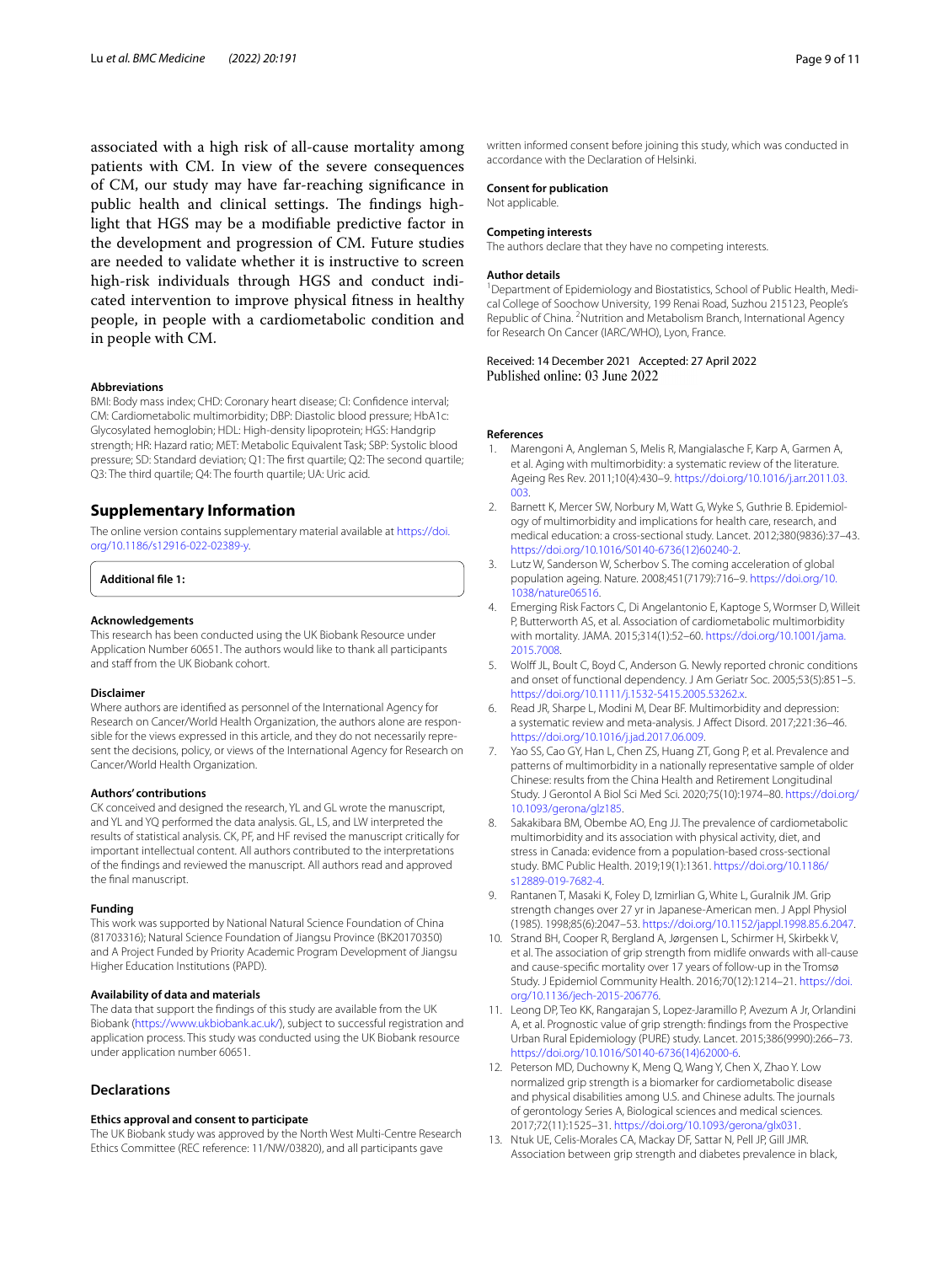South-Asian, and white European ethnic groups: a cross-sectional analysis of 418 656 participants in the UK Biobank study. Diabetic medicine : a journal of the British Diabetic Association. 2017;34(8):1120–8. [https://doi.](https://doi.org/10.1111/dme.13323) [org/10.1111/dme.13323.](https://doi.org/10.1111/dme.13323)

- <span id="page-9-0"></span>14. Li D, Guo G, Xia L, Yang X, Zhang B, Liu F, et al. Relative handgrip strength is inversely associated with metabolic profle and metabolic disease in the general population in China. Front Physiol. 2018;9:59. [https://doi.org/](https://doi.org/10.3389/fphys.2018.00059) [10.3389/fphys.2018.00059](https://doi.org/10.3389/fphys.2018.00059).
- <span id="page-9-1"></span>15. Boonpor J, Parra-Soto S, Petermann-Rocha F, Ferrari G, Welsh P, Pell JP, et al. Associations between grip strength and incident type 2 diabetes: fndings from the UK Biobank prospective cohort study. BMJ Open Diabetes Res Care. 2021;9(1). [https://doi.org/10.1136/bmjdrc-2020-001865.](https://doi.org/10.1136/bmjdrc-2020-001865)
- <span id="page-9-3"></span>16. Welsh CE, Celis-Morales CA, Ho FK, Brown R, Mackay DF, Lyall DM, et al. Grip strength and walking pace and cardiovascular disease risk prediction in 406,834 UK Biobank participants. Mayo Clin Proc. 2020;95(5):879–88. <https://doi.org/10.1016/j.mayocp.2019.12.032>.
- <span id="page-9-2"></span>17. Tikkanen E, Gustafsson S, Ingelsson E. Associations of ftness, physical activity, strength, and genetic risk with cardiovascular disease: longitudinal analyses in the UK Biobank study. Circulation. 2018;137(24):2583–91. <https://doi.org/10.1161/CIRCULATIONAHA.117.032432>.
- <span id="page-9-4"></span>18. Celis-Morales CA, Welsh P, Lyall DM, Steell L, Petermann F, Anderson J, et al. Associations of grip strength with cardiovascular, respiratory, and cancer outcomes and all cause mortality: prospective cohort study of half a million UK Biobank participants. BMJ. 2018;361:k1651. [https://doi.](https://doi.org/10.1136/bmj.k1651) [org/10.1136/bmj.k1651](https://doi.org/10.1136/bmj.k1651).
- <span id="page-9-5"></span>19. Yorke AM, Curtis AB, Shoemaker M, Vangsnes E. Grip strength values stratifed by age, gender, and chronic disease status in adults aged 50 years and older. J Geriatr Phys Ther. 2015;38(3):115–21. [https://doi.org/10.](https://doi.org/10.1519/JPT.0000000000000037) [1519/JPT.0000000000000037](https://doi.org/10.1519/JPT.0000000000000037).
- <span id="page-9-6"></span>20. Collins R. What makes UK Biobank special? Lancet. 2012;379(9822):1173– 4. [https://doi.org/10.1016/S0140-6736\(12\)60404-8.](https://doi.org/10.1016/S0140-6736(12)60404-8)
- <span id="page-9-7"></span>21. Firth J, Stubbs B, Vancampfort D, Firth JA, Large M, Rosenbaum S, et al. Grip strength is associated with cognitive performance in schizophrenia and the general population: A UK biobank study of 476559 participants. Schizophr Bull. 2018;44(4):728–36. [https://doi.org/10.1093/schbul/sby034.](https://doi.org/10.1093/schbul/sby034)
- <span id="page-9-8"></span>22. Palmer LJ. UK Biobank: bank on it. The Lancet. 2007;369(9578):1980–2. [https://doi.org/10.1016/s0140-6736\(07\)60924-6](https://doi.org/10.1016/s0140-6736(07)60924-6).
- <span id="page-9-9"></span>23. Sudlow C, Gallacher J, Allen N, Beral V, Burton P, Danesh J, et al. UK biobank: an open access resource for identifying the causes of a wide range of complex diseases of middle and old age. PLoS Med. 2015;12(3):e1001779. [https://doi.org/10.1371/journal.pmed.1001779.](https://doi.org/10.1371/journal.pmed.1001779)
- <span id="page-9-10"></span>24. Studenski SA, Peters KW, Alley DE, Cawthon PM, McLean RR, Harris TB, et al. The FNIH sarcopenia project: rationale, study description, conference recommendations, and fnal estimates. J Gerontol A Biol Sci Med Sci. 2014;69(5):547–58. [https://doi.org/10.1093/gerona/glu010.](https://doi.org/10.1093/gerona/glu010)
- <span id="page-9-11"></span>25. Jarman B, Townsend P, Carstairs V. Deprivation indices. BMJ. 1991;303(6801):523.<https://doi.org/10.1136/bmj.303.6801.523-a>.
- <span id="page-9-12"></span>26. The IPAQ Group. IPAQ scoring protocol - International Physical Activity Questionnaire. <https://sites.google.com/site/theipaq/scoring-protocol>.
- <span id="page-9-13"></span>27. Ainsworth BE, Haskell WL, Whitt MC, Irwin ML, Swartz AM, Strath SJ, et al. Compendium of physical activities: an update of activity codes and MET intensities. Med Sci Sports Exerc. 2000;32(9 Suppl):S498–504. [https://doi.](https://doi.org/10.1097/00005768-200009001-00009) [org/10.1097/00005768-200009001-00009](https://doi.org/10.1097/00005768-200009001-00009).
- <span id="page-9-14"></span>28. van Buuren S, Groothuis-Oudshoorn K. mice: multivariate imputation by chained equations in R. J Stat Softw. 2011;45(3):1–67.
- <span id="page-9-15"></span>29. Rubin DB. Multiple imputation for non-response in surveys. New York: Wiley; 1987.
- <span id="page-9-16"></span>30. Nichols GA, Moler EJ. Cardiovascular disease, heart failure, chronic kidney disease and depression independently increase the risk of incident diabetes. Diabetologia. 2011;54(3):523–6. [https://doi.org/10.1007/](https://doi.org/10.1007/s00125-010-1965-8) [s00125-010-1965-8.](https://doi.org/10.1007/s00125-010-1965-8)
- <span id="page-9-21"></span>31. Hamasaki H, Kawashima Y, Katsuyama H, Sako A, Goto A, Yanai H. Association of handgrip strength with hospitalization, cardiovascular events, and mortality in Japanese patients with type 2 diabetes. Sci Rep. 2017;7(1):7041. <https://doi.org/10.1038/s41598-017-07438-8>.
- <span id="page-9-24"></span>32. Yates T, Zaccardi F, Dhalwani NN, Davies MJ, Bakrania K, Celis-Morales CA, et al. Association of walking pace and handgrip strength with all-cause, cardiovascular, and cancer mortality: a UK Biobank observational study. Eur Heart J. 2017;38(43):3232–40. [https://doi.org/10.1093/eurheartj/](https://doi.org/10.1093/eurheartj/ehx449) [ehx449.](https://doi.org/10.1093/eurheartj/ehx449)
- <span id="page-9-17"></span>33. Laukkanen JA, Voutilainen A, Kurl S, Araujo CGS, Jae SY, Kunutsor SK. Handgrip strength is inversely associated with fatal cardiovascular and all-cause mortality events. Ann Med. 2020;52(3–4):109–19. [https://doi.](https://doi.org/10.1080/07853890.2020.1748220) [org/10.1080/07853890.2020.1748220.](https://doi.org/10.1080/07853890.2020.1748220)
- <span id="page-9-18"></span>34. Umpierre D, Stein R. Hemodynamic and vascular effects of resistance training: implications for cardiovascular disease. Arq Bras Cardiol. 2007;89(4):256–62. <https://doi.org/10.1590/s0066-782x2007001600008>.
- 35. Westcott WL. Resistance training is medicine: effects of strength training on health. Curr Sports Med Rep. 2012;11(4):209–16. [https://doi.org/10.](https://doi.org/10.1249/JSR.0b013e31825dabb8) [1249/JSR.0b013e31825dabb8](https://doi.org/10.1249/JSR.0b013e31825dabb8).
- <span id="page-9-19"></span>36. Chen X, Zhao S, Hsue C, Dai X, Liu L, Miller JD, et al. Efects of aerobic training and resistance training in reducing cardiovascular disease risk for patients with prediabetes: A multi-center randomized controlled trial. Prim Care Diabetes. 2021;15(6):1063–70. [https://doi.org/10.1016/j.pcd.](https://doi.org/10.1016/j.pcd.2021.08.013) [2021.08.013](https://doi.org/10.1016/j.pcd.2021.08.013).
- <span id="page-9-20"></span>37. Kunutsor SK, Isiozor NM, Khan H, Laukkanen JA. Handgrip strength-A risk indicator for type 2 diabetes: systematic review and meta-analysis of observational cohort studies. Diabetes Metab Res Rev. 2021;37(2):e3365. [https://doi.org/10.1002/dmrr.3365.](https://doi.org/10.1002/dmrr.3365)
- <span id="page-9-22"></span>38. Celis-Morales CA, Petermann F, Hui L, Lyall DM, Iliodromiti S, McLaren J, et al. Associations between diabetes and both cardiovascular disease and all-cause mortality are modifed by grip strength: evidence from UK biobank, a prospective population-based cohort study. Diabetes Care. 2017;40(12):1710–8. <https://doi.org/10.2337/dc17-0921>.
- <span id="page-9-23"></span>39. Hamasaki H. Association of handgrip strength with B-type natriuretic peptide levels and cardiovascular events in patients with type 2 diabetes. Diabetes Metab. 2019;45(2):209–11. [https://doi.org/10.1016/j.diabet.2017.](https://doi.org/10.1016/j.diabet.2017.07.001) [07.001](https://doi.org/10.1016/j.diabet.2017.07.001).
- <span id="page-9-25"></span>40. Winovich DT, Longstreth WT, Jr., Arnold AM, Varadhan R, Zeki Al Hazzouri A, Cushman M, et al. Factors associated with ischemic stroke survival and recovery in older adults. Stroke. 2017;48(7):1818–26. [https://doi.org/10.](https://doi.org/10.1161/STROKEAHA.117.016726) [1161/STROKEAHA.117.016726](https://doi.org/10.1161/STROKEAHA.117.016726).
- <span id="page-9-26"></span>41. Larcher B, Zanolin-Purin D, Vonbank A, Heinzle CF, Mader A, Sternbauer S, et al. Usefulness of handgrip strength to predict mortality in patients with coronary artery disease. Am J Cardiol. 2020;129:5–9. [https://doi.org/10.](https://doi.org/10.1016/j.amjcard.2020.05.006) [1016/j.amjcard.2020.05.006.](https://doi.org/10.1016/j.amjcard.2020.05.006)
- <span id="page-9-27"></span>42. Zhang D, Tang X, Shen P, Si Y, Liu X, Xu Z, et al. Multimorbidity of cardiometabolic diseases: prevalence and risk for mortality from one million Chinese adults in a longitudinal cohort study. BMJ Open. 2019;9(3):e024476. <https://doi.org/10.1136/bmjopen-2018-024476>.
- <span id="page-9-28"></span>43. Kivimäki M, Kuosma E, Ferrie JE, Luukkonen R, Nyberg ST, Alfredsson L, et al. Overweight, obesity, and risk of cardiometabolic multimorbidity: pooled analysis of individual-level data for 120 813 adults from 16 cohort studies from the USA and Europe. The Lancet Public health. 2017;2(6):e277–85. [https://doi.org/10.1016/s2468-2667\(17\)30074-9.](https://doi.org/10.1016/s2468-2667(17)30074-9)
- <span id="page-9-29"></span>44. Srikanthan P, Hevener AL, Karlamangla AS. Sarcopenia exacerbates obesity-associated insulin resistance and dysglycemia: fndings from the National Health and Nutrition Examination Survey III. PLoS ONE. 2010;5(5):e10805. [https://doi.org/10.1371/journal.pone.0010805.](https://doi.org/10.1371/journal.pone.0010805)
- <span id="page-9-30"></span>45. Chong H, Choi YE, Kong JY, Park JH, Yoo HJ, Byeon JH, et al. Association of hand grip strength and cardiometabolic markers in Korean adult population: the Korea National Health and Nutrition Examination Survey 2015–2016. Korean J Fam Med. 2020;41(5):291–8. [https://doi.org/10.4082/](https://doi.org/10.4082/kjfm.18.0129) [kjfm.18.0129](https://doi.org/10.4082/kjfm.18.0129).
- <span id="page-9-31"></span>46. Kim MK, Jeong JS, Yun JS, Kwon HS, Baek KH, Song KH, et al. Hemoglobin glycation index predicts cardiovascular disease in people with type 2 diabetes mellitus: A 10-year longitudinal cohort study. J Diabetes Complications. 2018;32(10):906–10.<https://doi.org/10.1016/j.jdiacomp.2018.08.007>.
- <span id="page-9-32"></span>47. Patel SM, Duchowny KA, Kiel DP, Correa-de-Araujo R, Fielding RA, Travison T, et al. Sarcopenia defnition & outcomes consortium defned low grip strength in two cross-sectional, population-based cohorts. J Am Geriatr Soc. 2020;68(7):1438–44.<https://doi.org/10.1111/jgs.16419>.
- <span id="page-9-33"></span>48. Ndrepepa G. Uric acid and cardiovascular disease. Clin Chim Acta. 2018;484:150–63. [https://doi.org/10.1016/j.cca.2018.05.046.](https://doi.org/10.1016/j.cca.2018.05.046)
- <span id="page-9-34"></span>49. Sharaf El Din UAA, Salem MM, Abdulazim DO. Uric acid in the pathogenesis of metabolic, renal, and cardiovascular diseases: a review. J Adv Res. 2017;8(5):537–48. <https://doi.org/10.1016/j.jare.2016.11.004>.
- <span id="page-9-35"></span>50. Pedersen BK, Akerström TC, Nielsen AR, Fischer CP. Role of myokines in exercise and metabolism. Journal of applied physiology (Bethesda, Md : 1985). 2007;103(3):1093–8. <https://doi.org/10.1152/japplphysiol.00080.2007>.